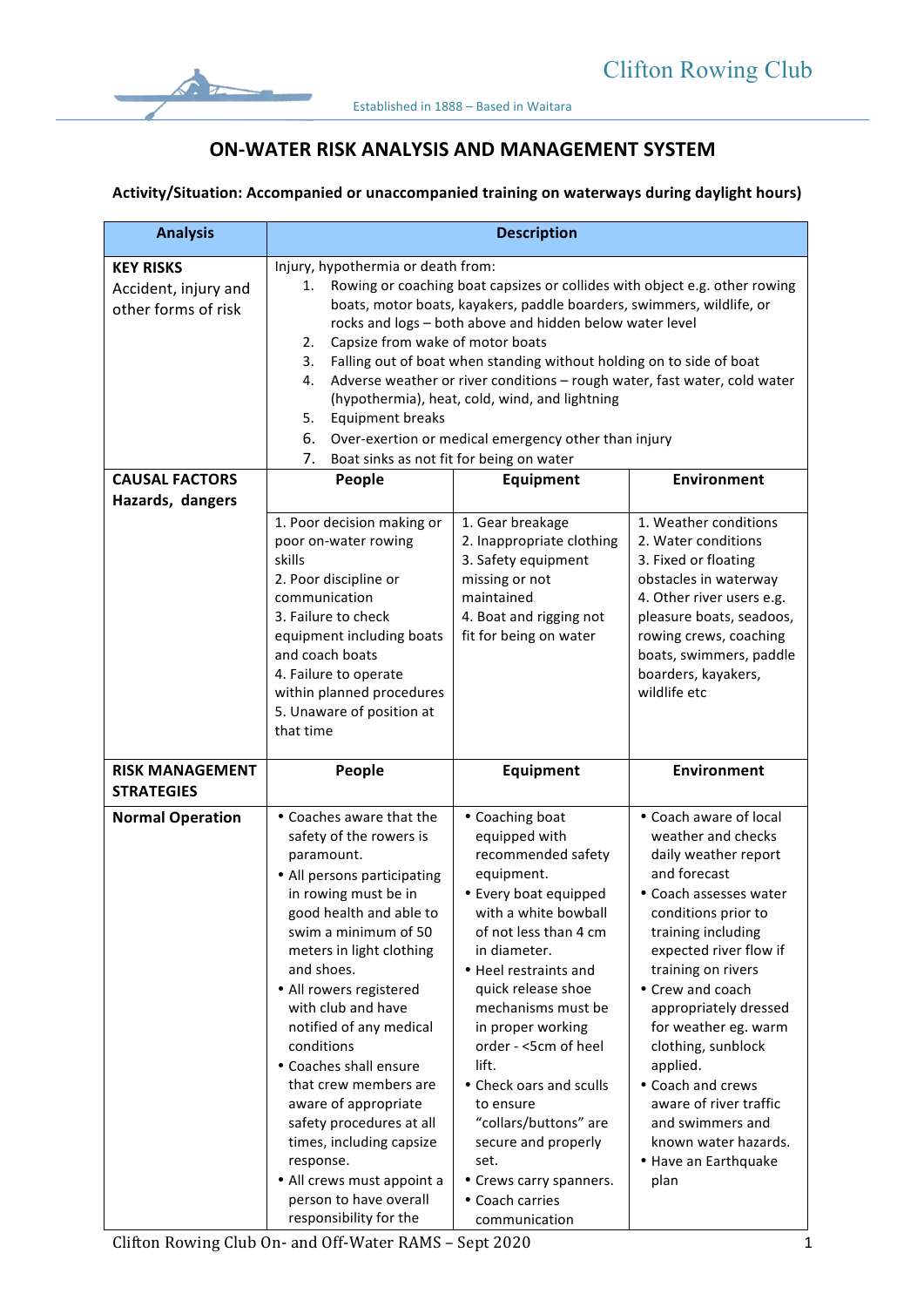## Club

|                  |                                                                                                                                                                                                                                                                                                                                                                                                                                                                                                                                                                                                                                                                                                                                                |                                                                                                                                                                                                                                                                                                                                                                                                                                                                                                                          | <b>Clifton Rowing Clu</b> |
|------------------|------------------------------------------------------------------------------------------------------------------------------------------------------------------------------------------------------------------------------------------------------------------------------------------------------------------------------------------------------------------------------------------------------------------------------------------------------------------------------------------------------------------------------------------------------------------------------------------------------------------------------------------------------------------------------------------------------------------------------------------------|--------------------------------------------------------------------------------------------------------------------------------------------------------------------------------------------------------------------------------------------------------------------------------------------------------------------------------------------------------------------------------------------------------------------------------------------------------------------------------------------------------------------------|---------------------------|
|                  |                                                                                                                                                                                                                                                                                                                                                                                                                                                                                                                                                                                                                                                                                                                                                | Established in 1888 - Based in Waitara                                                                                                                                                                                                                                                                                                                                                                                                                                                                                   |                           |
|                  | crew in the boat(refer<br>RNZ WSC Clause 3.4)<br>• Coaches aware of<br>his/her own safety limits<br>in coaching boat (~3<br>crews per coaching boat<br>unless novice crew<br>where ratio at certain<br>times of the season is<br>less).<br>• Coaches skilled at group<br>control and<br>communication is clear<br>and audible.<br>• Rowers understand<br>communication by<br>coach.<br>• Coaches and rowers are<br>aware of rules of<br>training and traffic flow<br>in area where they are<br>rowing.<br>• Effective<br>communication strategy<br>between boats.<br>• Coach and rowers aware<br>of procedures following<br>capsize<br>• Coaches or<br>unaccompanied rowers<br>complete the boat log<br>before going out and<br>when returning | equipment in<br>waterproof pouch.<br>• Coaches, coxes and<br>persons travelling in<br>coaching boats to<br>wear floatation device<br>at all times.<br>• Coach checks coaching<br>boat equipment and<br>fuel prior to training.<br>• Coach aware of proper<br>rigging and equipment<br>for crews.<br>• Coach boat<br>maintenance<br>carried out regularly.<br>• Coach boats to carry<br>basic first aid kits.<br>• Each boat to generally<br>carry one floatation<br>belt per boat (see on<br>water safety<br>standards). |                           |
| <b>EMERGENCY</b> | Coaches and crews aware of how to contact Emergency Services - if<br>$\bullet$<br>requiring assistance DIAL 111.<br>Have first aid kit on hand at Clifton Rowing Club and during Regattas and<br>$\bullet$<br>Training Camps.                                                                                                                                                                                                                                                                                                                                                                                                                                                                                                                  |                                                                                                                                                                                                                                                                                                                                                                                                                                                                                                                          |                           |
|                  | ٠<br>$\bullet$                                                                                                                                                                                                                                                                                                                                                                                                                                                                                                                                                                                                                                                                                                                                 | Coaches/volunteers instructed in basic first aid techniques.<br>On-water standards, risk management and emergency management plan<br>communicated and displayed effectively at club.<br>Thermal blankets available for hypothermia.<br>Safety Officer's contact details clearly displayed<br>Travelling Safety officers contact details known                                                                                                                                                                            |                           |

Travelling Safety officers contact details known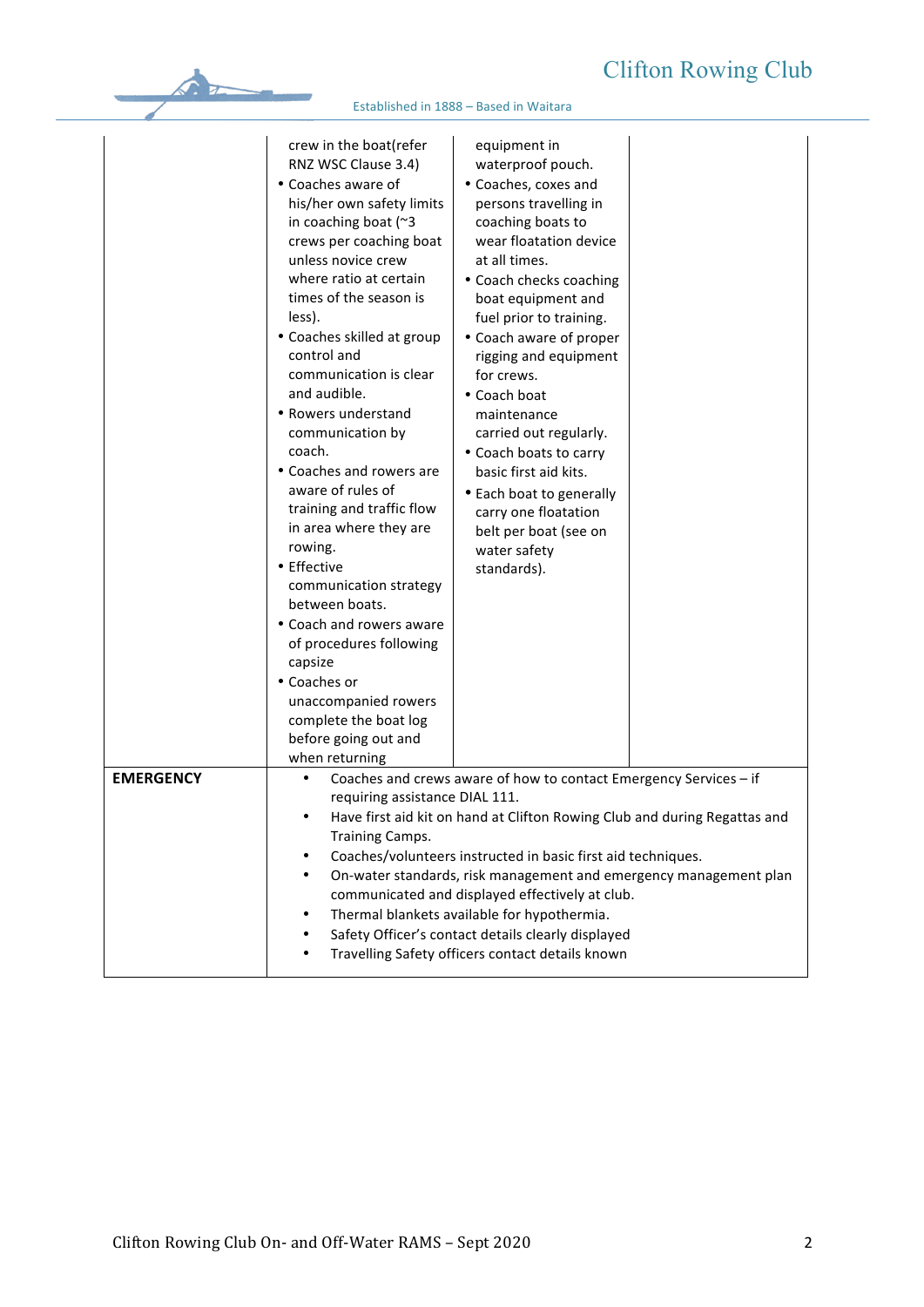

## **OFF-WATER RISK ANALYSIS AND MANAGEMENT PLAN**

| <b>Analysis</b>                                                 |                                                                                                                                                                                                                                                                                                                                                                                                                                                                                                                             | <b>Description</b>                                                                                                                                                                                                                                                          |                                                                                             |
|-----------------------------------------------------------------|-----------------------------------------------------------------------------------------------------------------------------------------------------------------------------------------------------------------------------------------------------------------------------------------------------------------------------------------------------------------------------------------------------------------------------------------------------------------------------------------------------------------------------|-----------------------------------------------------------------------------------------------------------------------------------------------------------------------------------------------------------------------------------------------------------------------------|---------------------------------------------------------------------------------------------|
| <b>KEY RISKS</b><br>Accident, injury and<br>other forms of risk | Fires - e.g. gas, electrical or poor fuel storage<br>1.<br>2.<br>Earthquakes<br>Flooding<br>3.<br>4.<br>Slippery surfaces e.g. steps with silt on and water around boathouse<br>5.<br><b>Electrical shocks</b><br>6.<br>Poor cleanliness - mold, mice droppings, unclean bathrooms<br>7.<br>Equipment breakage<br>Over exertion from exercise or carrying boats<br>8.<br>9.<br>Objects out of place e.g. items left on ground or riggers sticking out<br>10. Falling off the roof                                           |                                                                                                                                                                                                                                                                             |                                                                                             |
| <b>CAUSAL FACTORS</b>                                           | People                                                                                                                                                                                                                                                                                                                                                                                                                                                                                                                      | Equipment                                                                                                                                                                                                                                                                   | Environment                                                                                 |
| Hazards, dangers                                                | 1. Poor decision making<br>2. Failure to check<br>equipment and store<br>items properly<br>3. Failure to maintain<br>building and safety gear                                                                                                                                                                                                                                                                                                                                                                               | 1. Equipment breakage<br>2. Poor storage of boats<br>and fuels<br>3. Building and steps not<br>cleaned/maintained<br>4. Gas or electrical system<br>damage<br>5. First aid kits not<br>maintained/items missing.                                                            | 1. Mother nature $-$<br>flooding/earthquake                                                 |
| <b>RISK MANAGEMENT</b><br><b>STRATEGIES</b>                     | People                                                                                                                                                                                                                                                                                                                                                                                                                                                                                                                      | Equipment                                                                                                                                                                                                                                                                   | <b>Environment</b>                                                                          |
| <b>Normal Operation</b>                                         | • Coaches aware that the<br>safety of the rowers is<br>paramount.<br>• All persons participating<br>in rowing must be in<br>good health.<br>• All rowers are registered<br>with club and have<br>notified of any medical<br>conditions<br>• Coaches shall ensure<br>that crew members are<br>aware of appropriate<br>use of equipment and of<br>safety procedures.<br>• Coaches skilled at group<br>control and<br>communication is clear.<br>• Coaches perform regular<br>maintenance checks of<br>equipment and building. | • Coaches and rowers<br>aware of proper<br>equipment storage and<br>maintenance.<br>• Coaches and rowers to<br>notify of any items<br>taken from first aid kits.<br>• Steps are regularly<br>swept/cleaned.<br>• Building maintenance is<br>monitored by safety<br>officer. | • Coach aware of local<br>weather and river<br>conditions.<br>• Have an Earthquake<br>plan. |
| <b>EMERGENCY</b>                                                | Coaches and rowers aware of how to contact Emergency Services - if<br>$\bullet$<br>requiring assistance DIAL 111 and ask for Ambulance. Have first aid kit on<br>hand at Clifton Rowing Club and during Regattas and Training Camps.<br>Coaches/volunteers instructed in basic first aid techniques.<br>Safety Officer's contact details clearly displayed<br>Travelling Safety officers contact details known                                                                                                              |                                                                                                                                                                                                                                                                             |                                                                                             |